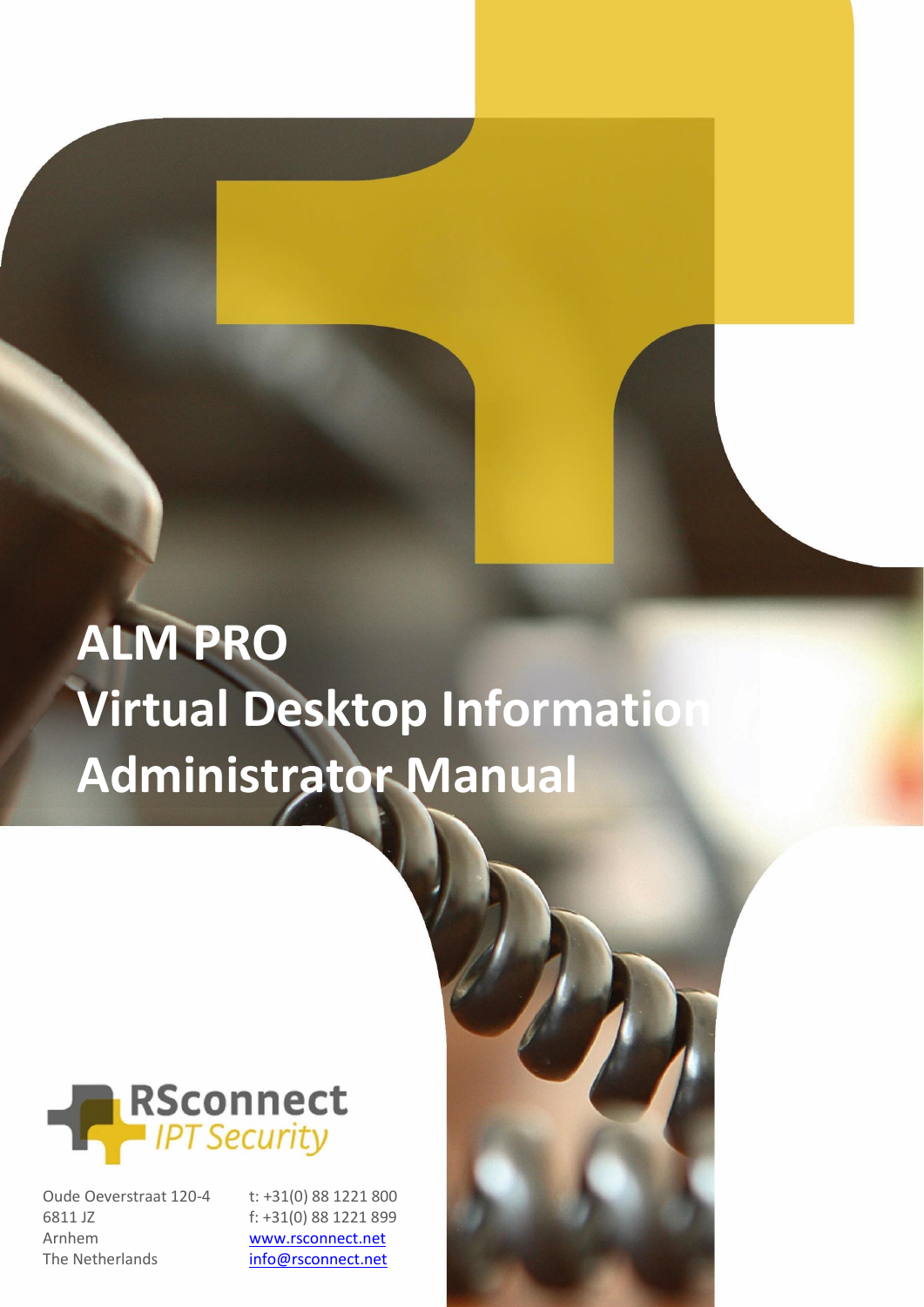

#### **ALM solution in virtual environments**

ALM - the single sign-on solution - has two modes of operations.

- 1) When ALM is installed at a Desktop PC or laptop connected to an IP phone.
- 2) When ALM is installed in a virtual environment such as Windows Remote Desktop (RDS), VDI, CBV Citrix XenApp or XenDesktop or VMWare

This document describes the second situation, for other situations, please refer to the standard

"ALM - Installation and Configuration" manual.

# **Configuration of fixed phone mappings**

For ALM to find the correct phone in a virtual environment, it needs to know which terminal is connected to which phone. In order to facilitate ALM one of the options is to use a *mapping* file.

A mapping file is a plain text document that lists pairs of thin clients and physically connected phones. An example of a mapping file is listed below:

```
# mapping file for ALM
# use this file to provide a fixed mapping between PC computer name and device IP address
#
# format:
#
# PC host name, device MAC address, device IP address, device Directory Number
# e.g.:
#
# mylaptop43, SEP000BFD9088D2, 192.168.0.14, 1831
#
# or to auto detect mac address and phone dn, use:
#
# PC host name,,device IP address
#
mylaptop43,,192.168.0.141
# or use host name of ip-phone instead of ip-address
PC 1212 UK, , SEP000BFD9088D2.company.com
```
Now populate this file, either by import it from another system (e.g. export the Extension Mobility profiles from the CallManager using the bulk import/export tool) or use additional tools to automatically create and update this file (see next paragraph).

**When done, store this configuration file at a central location which is accessible by all Terminal Servers, e.g. a network share**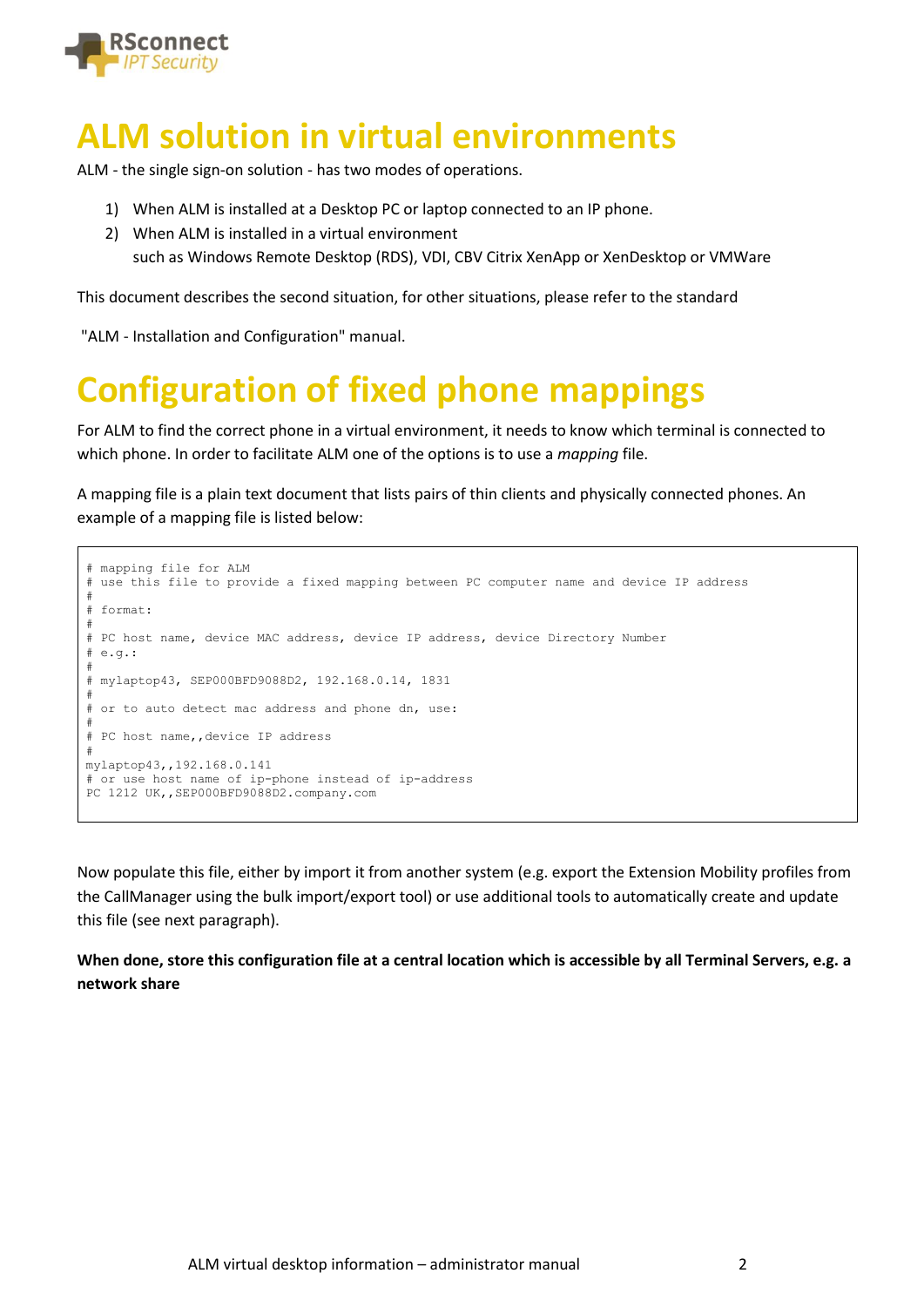

## **Configuration of dynamic phone mappings**

Depending on your network infrastructure, type of terminal clients, permissions and policies, different solutions are available. ALM Inventory Manager can dynamically generate the mapping file, please consult RSconnect for details via [support@rsconnect.net.](mailto:support@rsconnect.net)

# **Deploy and configure ALM**

Deploy ALM to all Terminal Servers that will be used by users running ALM. Either manually login to the virtual desktop or run the setup file **(When using Windows Vista and above, use right click, run as administrator)** or run the unattended setup. See document "ALM installation instruction for scripted roll-outs".

Then configure ALM to use the mapping file created in the previous chapter.

For individual instances, open ALM and click the **Options** menu at the top, then select "Admin Settings.", on the first TAB select "Linked to mapping file" as the **Detection method** and browse or enter the path to the mapping file in the filed "Location mapping file (.csv)".

See picture below:

| 2 ALM - Admin Settings                                                                                                                                                                                                                                                                                                                                                                                                                                                                                                                                                                                         |                                                 |         |                                                                                                                                                                                                                                                                                                                                                                                                                                                                                                                                                                                                                           |        |
|----------------------------------------------------------------------------------------------------------------------------------------------------------------------------------------------------------------------------------------------------------------------------------------------------------------------------------------------------------------------------------------------------------------------------------------------------------------------------------------------------------------------------------------------------------------------------------------------------------------|-------------------------------------------------|---------|---------------------------------------------------------------------------------------------------------------------------------------------------------------------------------------------------------------------------------------------------------------------------------------------------------------------------------------------------------------------------------------------------------------------------------------------------------------------------------------------------------------------------------------------------------------------------------------------------------------------------|--------|
| User interface<br><b>Phone device</b>                                                                                                                                                                                                                                                                                                                                                                                                                                                                                                                                                                          | Integration                                     | Logging | Advanced                                                                                                                                                                                                                                                                                                                                                                                                                                                                                                                                                                                                                  | Export |
| Connections<br>Start wizard<br>Detection method:<br>Linked to mapping file<br>Enter Phone DN when detect fails<br>AXL user required, see Integration tab.<br>Default CallManager protocol<br>$\odot$ http<br>$\bigcap$ https<br>Callmanager IP address:<br>Phone IP address:<br>Phone ID (SEP) address:<br>Location mapping file (.csv)<br>\\Server\Network1\ALM\mappings.csv<br>Comma separated file with on each line: PC Host<br>name, Phone MAC address, phone IP address or host<br>$\vee$ Use IE connection settings<br>When enabled, ALM will use the proxy settings configured<br>in Internet Explorer | $\cdots$                                        | file    | How should ALM find your IP phone?<br>When your PC or laptop is directly<br>connected to your Phone, select<br>"Automatic" CDP, LLDP or both<br>When your PC is connected<br>otherwise, e.g. wireless or using a<br>VDI (Citrix/VMWare/Remote<br>desktop), select "Enter Phone DN"<br>When there is a fixed configuration<br>of PC's and phones (e.g. PC 3<br>always belongs to Phone 5), select<br>"Linked to mapping file" and specify<br>the PC/VDI hostnames and Phone<br>MAC Address combinations in that<br>For other situations or for testing,<br>select "Manual". Phone IP address is<br>mandatory in this case. |        |
| Save                                                                                                                                                                                                                                                                                                                                                                                                                                                                                                                                                                                                           | Save settings for the current user (Simon) only |         |                                                                                                                                                                                                                                                                                                                                                                                                                                                                                                                                                                                                                           |        |
| Save to all                                                                                                                                                                                                                                                                                                                                                                                                                                                                                                                                                                                                    | Save settings for all users on this PC          |         |                                                                                                                                                                                                                                                                                                                                                                                                                                                                                                                                                                                                                           | Cancel |

Click Save and Exit ALM.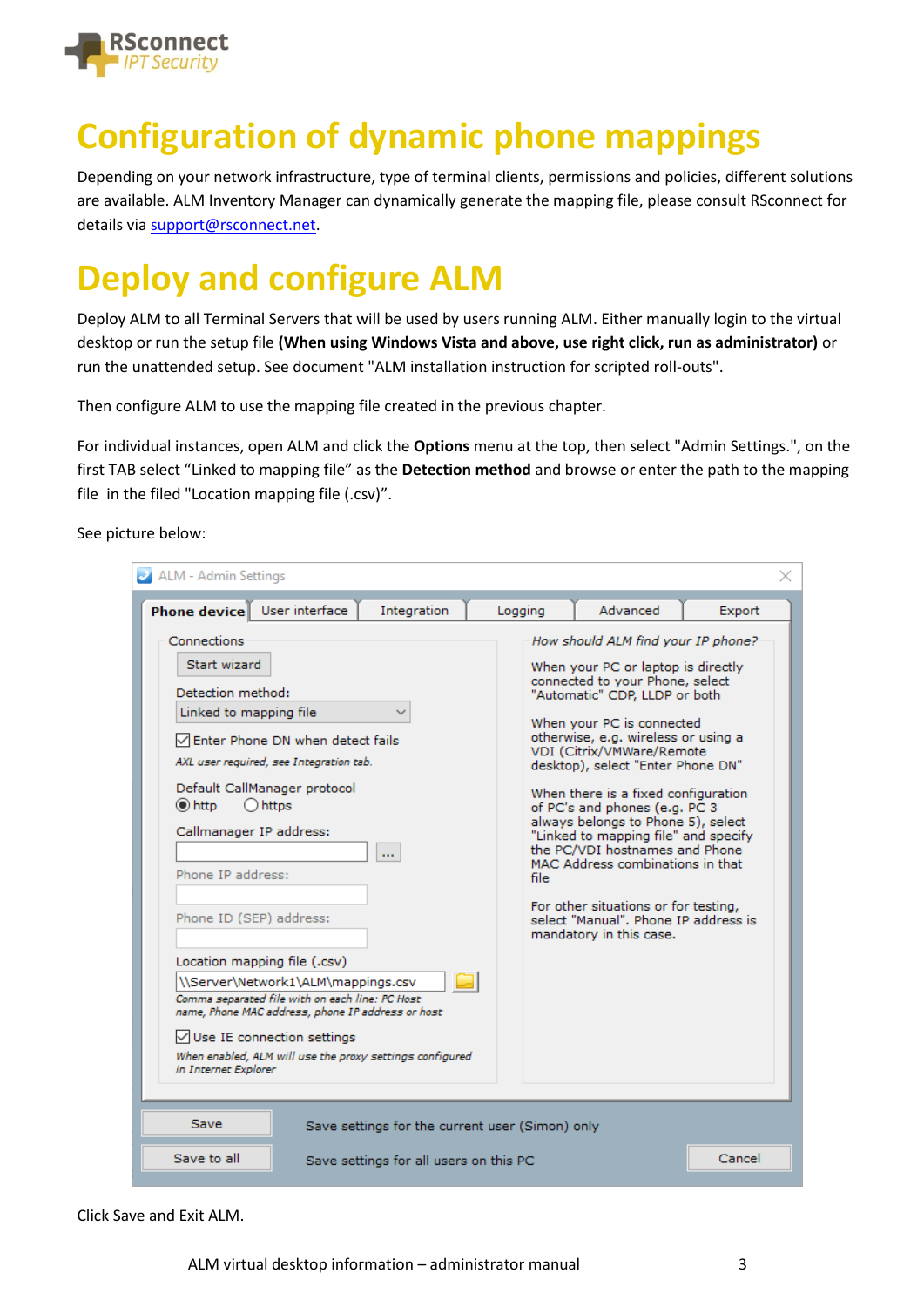

To automate the deployment of these settings to all clients in the organization, create the settings once, then export the registry key **HKEY\_CURRENT\_USER\Software\Alm** and deploy this export file (e.g. using the login script of each user) together with the deployment of the ALM client software. Depending on your organization's software deployment tools, several options exist to facilitate, please consult RSconnect for support on this topic.

Optionally the settings can be exported using the Export function on the Export TAB with in the Admin Setings.



### **Additional configuration options**

When ALM is started from a Terminal Server environment, by default it has the option "Log off when terminal session disconnects" ticked. When a user closes his terminal client, switches it off or clicks the close button in a remote desktop session, ALM will detect this change and log off the mapped phone for this user. When it's unchecked, it will only log off the phone when the same user logs in into another terminal client using the same user name.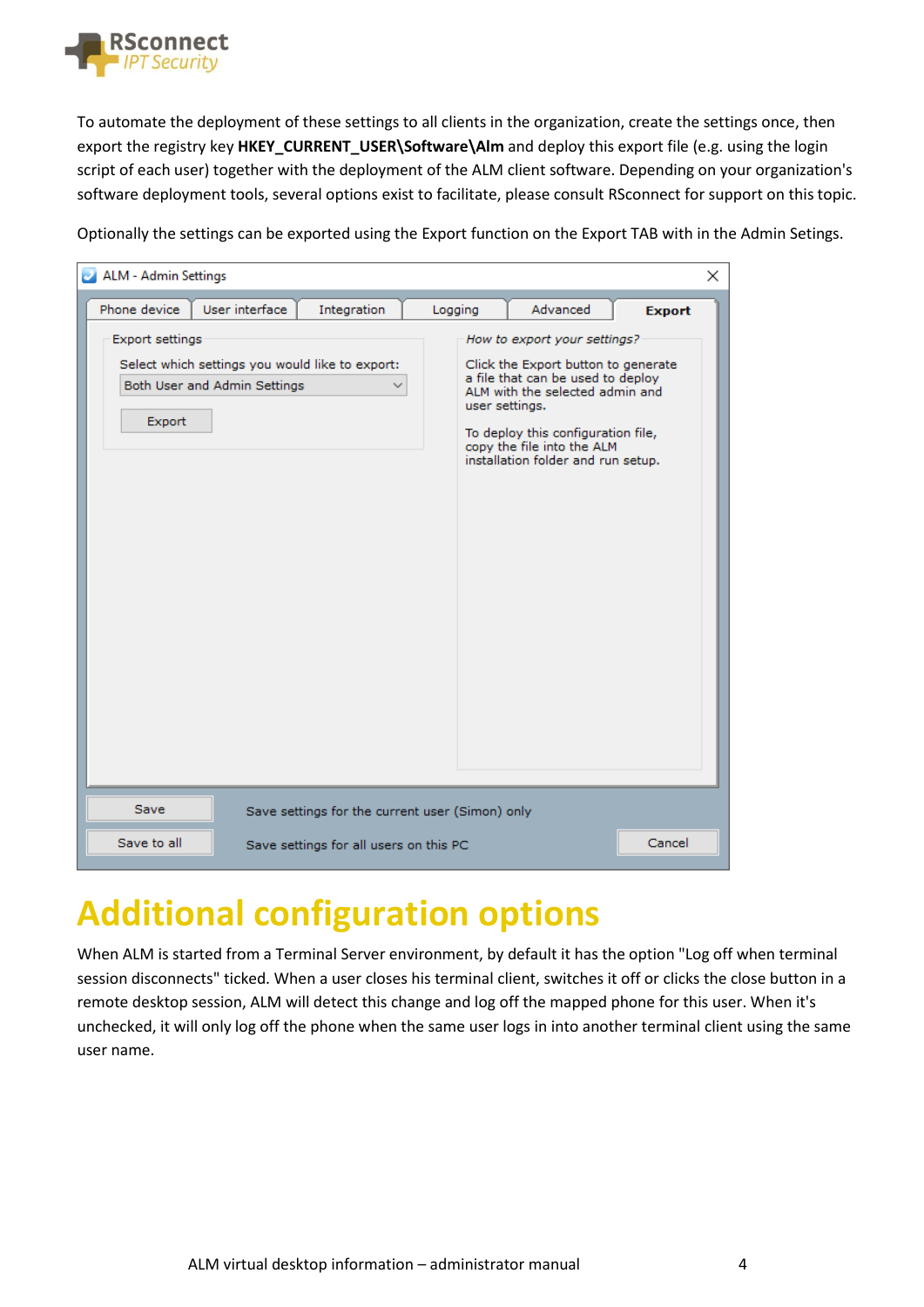

| ALM - User Settings                                                                                | $\times$                    |  |
|----------------------------------------------------------------------------------------------------|-----------------------------|--|
| User Interface<br><b>Phone control</b>                                                             |                             |  |
| Logon/Unlock options                                                                               |                             |  |
| ALM application starts                                                                             | Logon phone                 |  |
| PC/laptop is unlocked<br>Restore after standby or hibernate triggers<br>lock-screen.               | Logon phone<br>$\checkmark$ |  |
| Phone device is logged off                                                                         | Do nothing                  |  |
| Logoff/Lock options                                                                                |                             |  |
| PC/laptop is locked                                                                                | Logoff phone                |  |
| Screensaver starts                                                                                 | Do nothing                  |  |
| Laptop is removed from dockingstation                                                              | Logoff phone                |  |
| PC/Laptop enters standby or hibernate                                                              | Logoff phone                |  |
| ALM applications exits<br>Either manually or triggered by a Windows logoff,<br>restart or shutdown | Logoff phone                |  |
| <b>Terminal session disconnects</b>                                                                | Logoff phone                |  |
| Force WiFi logout when PC is disconnected                                                          |                             |  |
|                                                                                                    | Cancel<br>Save              |  |

### **Advanced configuration options for Terminal Clients and wireless IP Phones**

#### **> Standard installation**

Suitable when the PC or laptop is connected via the phone and running Windows operating system. See page 6, green rectangle areas.

Deploy ALM to the client PC or laptop, either manually or using the unattended setup script included. ALM will detect the connected phones by using CDP or LLDP protocols (configurable) and communicate to the CallManager using HTTP(s), see page 6.

PC or laptop needs a network connection to both the IP phone and the CallManager (direct or via proxy)

#### **> Terminal clients/wireless IP Phones with static configuration**

Deploy ALM to the client PC or Terminal server

Configure or import the relationships between terminal clients/desktops and IP phones by adding pairs of ((Computer name or IP address) and (Phone MAC address/Phone host name)).

This file needs to be maintained when configuration changes, e.g. a phone is to be replaced or connected to another PC or terminal client.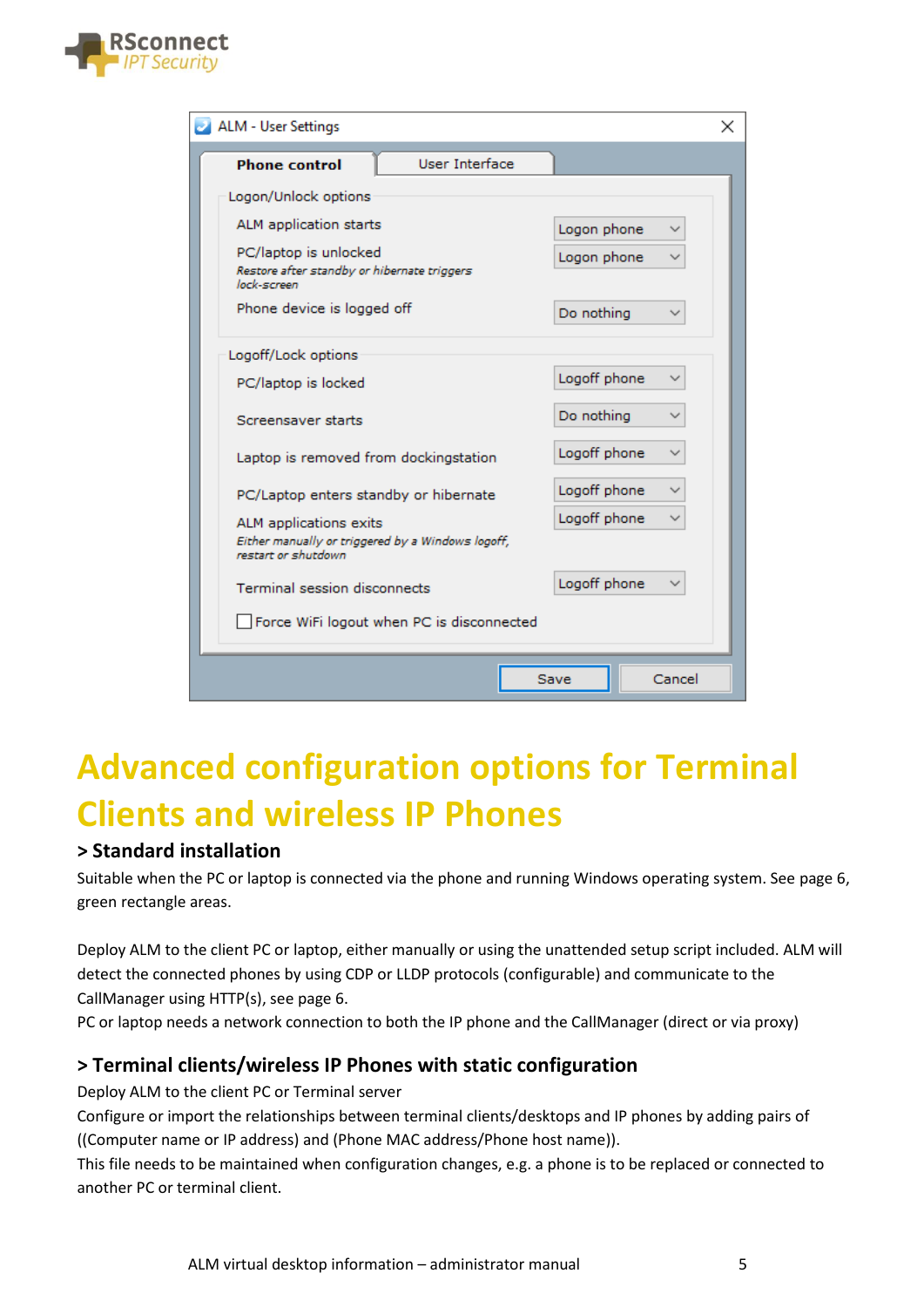

- a. For thin-clients store this configuration file at a central location which is accessible by all Terminal Servers, e.g. a network share. Deploy ALM to all Terminal Servers that will be used by users running ALM
- b. For Windows PCs using a wireless phone, store this configuration file on a central network share and point all ALM clients to the same file

#### **> Terminal clients/wireless IP Phones with dynamic configuration**

Deploy ALM to the client PC or Terminal server.

A configuration file is automatically created by an ALM background service (ALM Inventory Manager\*<sup>1</sup>). The ALM-IM application scans IP address ranges of the devices configured in the CallManager. For each phone found, ALM-IM reads the required data from the device including the computer name of the connected pc/client. The computer name will be either configured by the CallManager administrator at the phone configuration page or automatically updated by a CDP/LLDP broadcaster<sup>\*2</sup> to be installed/deployed at the client terminal.

- a. For thin-clients store this configuration file at a central location which is accessible by all Terminal Servers, e.g. a network share. Deploy ALM to all Terminal Servers that will be used by users running ALM. As part of the deployment process of new/updated phones the CallManager administrator has to enter the new terminal client computer name in the asset field of the new phone configuration, except when the thin client is configured to broadcast its position using CDP or LLDP protocol
- b. For fat-clients store this configuration file at a central location which is accessible by all Terminal Servers, e.g. a network share. Deploy ALM to all Terminal Servers that will be used by users running ALM. The CDP/LLDP broadcaster software will automatically refresh the computer name listed in the IP phone and the server scanner software will detect that change and update the central configuration file.

\* <sup>1</sup> ALM-IM is a an application that needs to be installed at 1 of the terminal servers to be executed at defined time intervals \* <sup>2</sup> CDP/LLDP broadcaster is custom software depending on the client operating system and is not suitable in case of wireless IP phones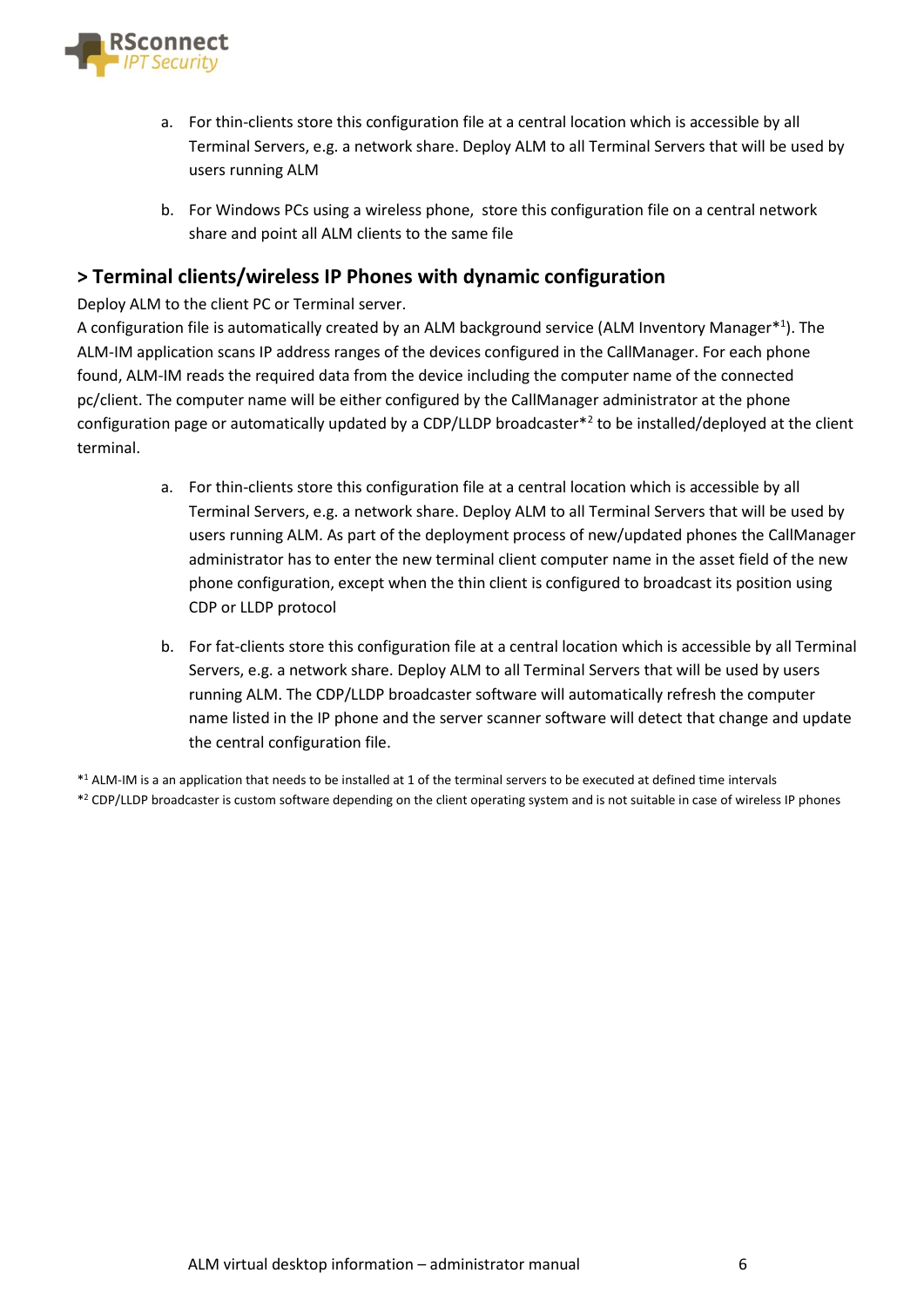